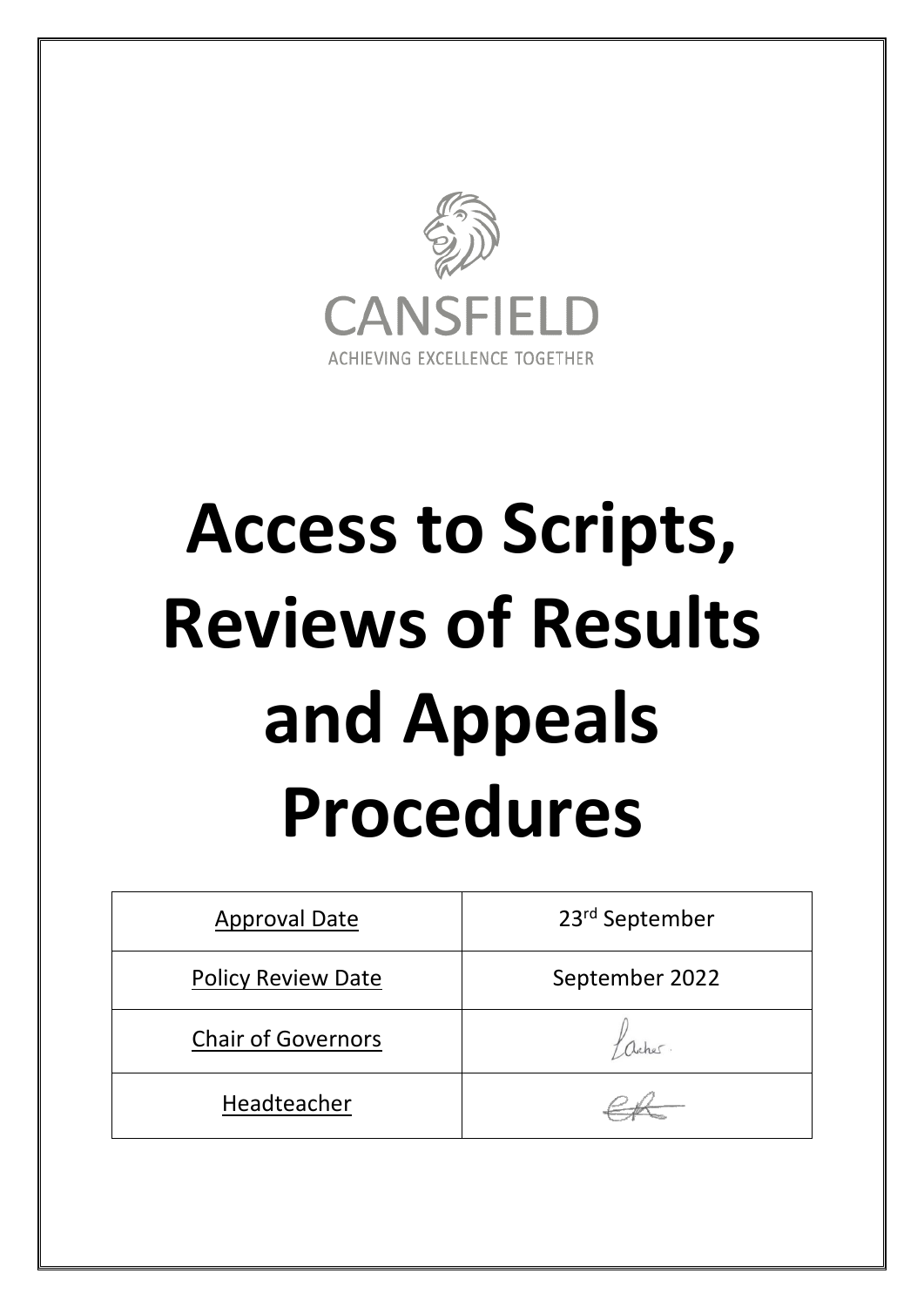## **1. Key Staff Involved**

| Role           | Name(s)           |
|----------------|-------------------|
| Head of Centre | Dr G Baker        |
| Exams Manager  | Miss L Archer     |
| SLT member(s)  | <b>Mr C Lomas</b> |

#### **2. Overview**

Following the issue of results, awarding bodies make post-results services available. The JCQ post-results services currently available are detailed below. Access to:

## **2.1 Scripts (ATS)**

- Copies of scripts to support reviews of marking
- Copies of scripts to support teaching and learning

#### **2.2 Reviews of Results (RoRs)**

- Service 1 Clerical re-check
	- o This is the only service that can be requested for objective tests (multiple choice tests)
- Service 2 Review of marking
- Priority Service 2 Review of marking
	- o This service is only available for externally assessed components of GCE A-level specifications (an individual awarding body may also offer this priority service for other qualifications)
- Service 3 Review of moderation
	- o This service is not available to an individual candidate

#### **2.3 Appeals**

• The appeals process is available after receiving the outcome of a review of results

#### **3. Purpose of the procedures**

The purpose of these procedures is to confirm how Cansfield High School deals with candidates requests for access to scripts, clerical re-checks, reviews of marking, reviews of moderation and appeals to the awarding bodies in compliance with JCQ regulations (GR 5.13). Details of these procedures are made widely available and accessible to all candidates.

#### **4. The Arrangements for Post-Results Services**

- Candidates must be made aware of the arrangements for post-results services before they sit any examinations (GR 5.13).
- A review of moderation cannot be undertaken upon the work of an individual candidate or the work of candidates not in the original sample (PRS 4.3).
- The appeals process is available after receiving the outcome of a review of results (PRS 5.1).

#### **4.1 At Cansfield High School**

 Candidates are informed of the arrangements for post-results services and the availability of senior members of centre staff immediately after the publication of results, before they sit any examinations (GR 5.13).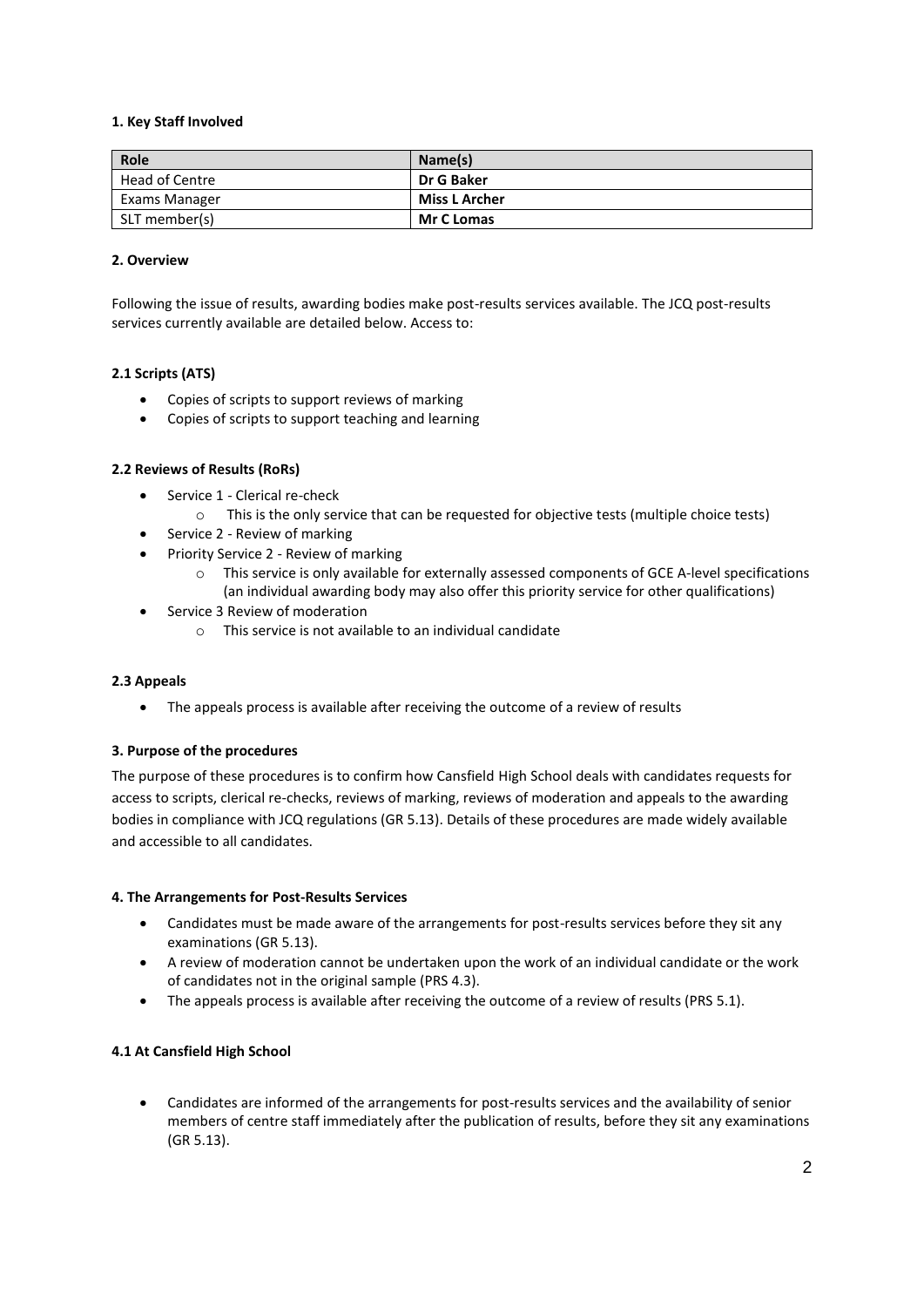- Candidates are informed by the Exams Manager and/or Senior Assistant Headteachers.
- Full details of the post-results services, internal deadline(s) for requesting a service and the fees charged (where applicable) are provided by the Exams Manager and/or Senior Assistant Headteachers.

## **5. Dealing with requests**

All post-results service requests from internal candidates must be made through the centre (GR 5.13).

- Written candidate consent (informed consent via candidate email is acceptable) is required in all cases before a request for a RoR service 1 or 2 is submitted to the awarding body as with these services candidates' marks and subject grades may be lowered. Candidate consent can only be collected after the publication of results.
- If a concern is raised about a particular examination result, the exams manager, teaching staff and Head of Centre will investigate the feasibility of requesting a review supported by the centre.
- Where the centre does not uphold a request from a candidate, the candidate may pay the appropriate RoR fee to the centre, and a request will be made to the awarding body on the candidate's behalf.
- If the candidate (or his/her/their/their parent/carer) believes there are grounds to appeal against the centre's decision not to support a review, an internal appeal can be submitted to the centre by completing the internal appeals form at least 7 calendar days prior to the internal deadline for submitting a request for a review.
- The appellant will be informed of the outcome of his/her/their appeal, before the internal deadline for submitting a RoR.
- Following the RoR outcome, an external appeals process is available if the Head of Centre remains dissatisfied with the outcome and believes there are grounds for appeal. The JCQ publications Post-Results Services and JCQ Appeals Booklet (A guide to the awarding bodies' appeals processes) will be consulted to determine the acceptable grounds for a preliminary appeal.
- Where the Head of Centre is satisfied after receiving the RoR outcome, but the candidate (or his/her/their parent/carer) believes there are grounds for a preliminary appeal to the awarding body, a further internal appeal may be made to the head of centre. Following this, the Head of Centre's decision as to whether to proceed with a preliminary appeal will be based upon the acceptable grounds as detailed in the JCQ Appeals Booklet. Candidates or parents/carers are not permitted to make direct representations to an awarding body.
- The **internal appeals form** should be completed and submitted to the centre within 7 calendar days of the notification of the outcome of the RoR. Subject to the Head of Centre's decision, this will allow the centre to process the preliminary appeal and submit to the awarding body within the required **30 calendar days** of receiving the outcome of the review of results process. Awarding body fees which may be charged for the preliminary appeal must be paid to the centre by the appellant before the preliminary appeal is submitted to the awarding body (fees are available from the exams manager). If the appeal is upheld by the awarding body, this fee will be refunded by the awarding body and repaid to the appellant by the centre.

*\*See the Appeals Procedure document for the internal appeals form.*